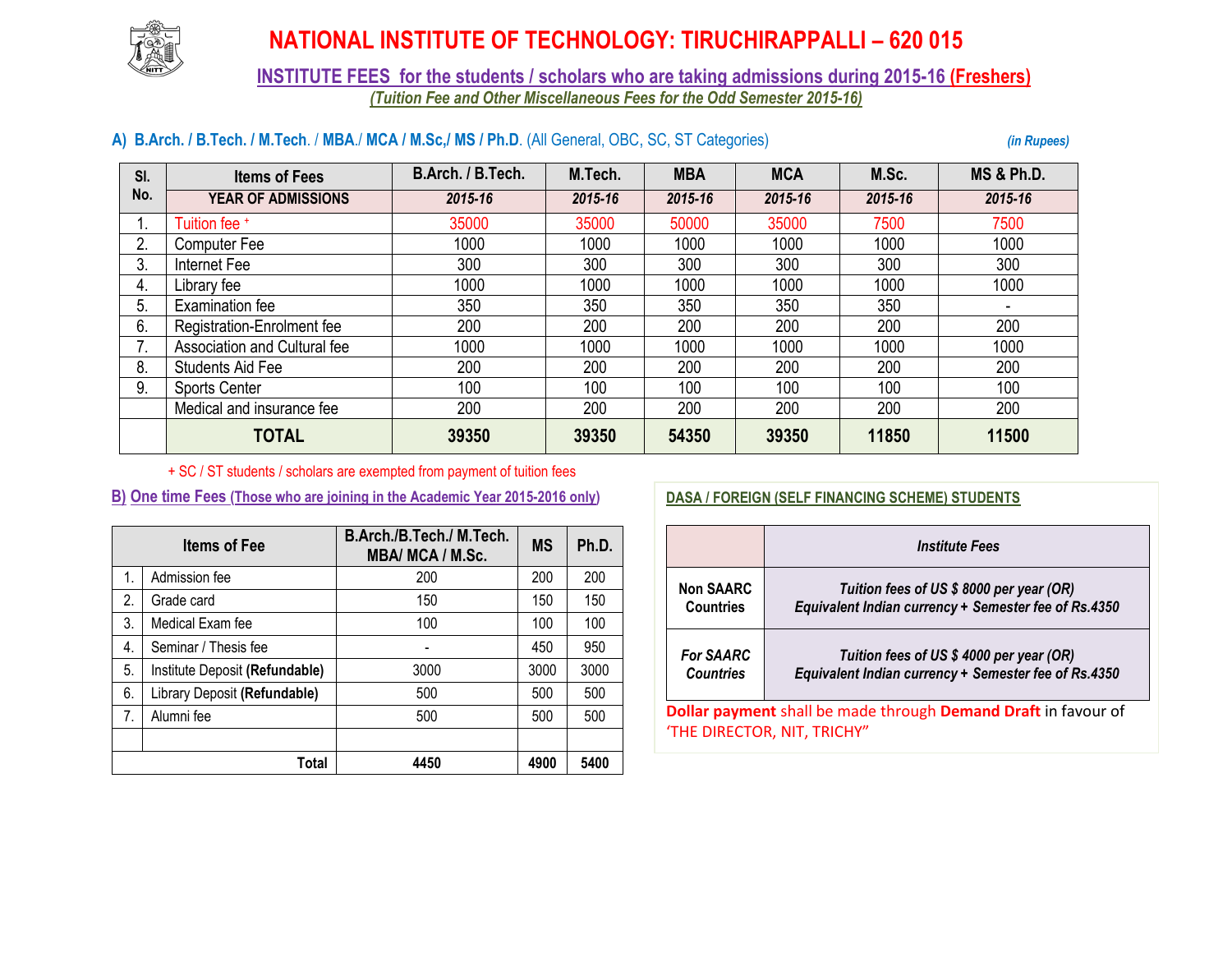

# **NATIONAL INSTITUTE OF TECHNOLOGY: TIRUCHIRAPPALLI – 620 015**

**INSTITUTE FEES (ODD SEMESTER) FOR SENIOR STUDENTS / SCHOLARS**

*Tuition Fee and Other Miscellaneous Fees for the Odd Semester 2015-16*

### **B.Arch. / B.Tech. / M.Tech**. / **M.Sc. / MCA**./ **MBA / MS / Ph.D**. (All General, OBC, SC, ST, DASA, Foreign Categories) *(in Rupees)*

| SI.<br>No. | <b>Items of Fees</b>         | B.Arch./<br>B.Tech.          | B.Arch./<br><b>B.Tech</b> | M.Tech. | M.Sc.   | <b>MCA</b> | <b>MCA</b> | <b>MBA</b> | <b>M.S. (By</b><br>Research) | <b>M.S. (By</b><br>Research) | Ph.D.                            |
|------------|------------------------------|------------------------------|---------------------------|---------|---------|------------|------------|------------|------------------------------|------------------------------|----------------------------------|
|            | <b>YEAR OF ADMISSIONS</b>    | $11-12, 12-13,$<br>$13 - 14$ | 2014-15                   | 2014-15 | 2014-15 | 2013-14    | 2014-15    | 2014-15    | 2013-14 &<br><b>Before</b>   | 2014-15                      | <b>For ALL</b><br><b>Batches</b> |
|            | Tuition fee +                | 17500                        | 35000                     | 35000   | 7500    | 12500      | 35000      | 50000      | 10000                        | 7500                         | 7500                             |
| 2.         | <b>Computer Fee</b>          | 1000                         | 1000                      | 1000    | 1000    | 1000       | 1000       | 1000       | 1000                         | 1000                         | 1000                             |
| 3.         | Internet Fee                 | 300                          | 300                       | 300     | 300     | 300        | 300        | 300        | 300                          | 300                          | 300                              |
| 4.         | Library fee                  | 1000                         | 1000                      | 1000    | 1000    | 1000       | 1000       | 1000       | 1000                         | 1000                         | 1000                             |
| 5.         | Examination fee              | 350                          | 350                       | 350     | 350     | 350        | 350        | 350        |                              |                              |                                  |
| 6.         | Registration-Enrolment fee   | 200                          | 200                       | 200     | 200     | 200        | 200        | 200        | 200                          | 200                          | 200                              |
| 7.         | Association and Cultural fee | 1000                         | 1000                      | 1000    | 1000    | 1000       | 1000       | 1000       | 1000                         | 1000                         | 1000                             |
| 8.         | <b>Students Aid Fee</b>      | 200                          | 200                       | 200     | 200     | 200        | 200        | 200        | 200                          | 200                          | 200                              |
| 9.         | <b>Sports Center</b>         | 100                          | 100                       | 100     | 100     | 100        | 100        | 100        | 100                          | 100                          | 100                              |
|            | Medical & insurance fee      | 200                          | 200                       | 200     | 200     | 200        | 200        | 200        | 200                          | 200                          | 200                              |
|            | <b>TOTAL</b>                 | 21850                        | 39350                     | 39350   | 11850   | 16850      | 39350      | 54350      | 14000                        | 11500                        | 11500                            |

+ SC / ST students / scholars are exempted from payment of tuition fees

#### **DASA / FOREIGN (SELF FINANCING SCHEME) STUDENTS**

| Institute Fees             | 2011-12, 2012-13, 2013-14 & 2014-15 Batches                                                     |  |  |  |  |
|----------------------------|-------------------------------------------------------------------------------------------------|--|--|--|--|
| <b>Non SAARC Countries</b> | Tuition fees of US \$7000 per year (OR<br>Equivalent Indian currency + Semester fee of Rs.4350  |  |  |  |  |
| <b>For SAARC Countries</b> | Tuition fees of US \$ 3500 per year (OF<br>Equivalent Indian currency + Semester fee of Rs.4350 |  |  |  |  |

**Dollar payment** shall be made through **Demand Draft** in favour of "THE DIRECTOR, NIT, TRICHY" payable at Trichy.

**Equivalent Indian Rupee** payment shall be made through Demand Draft in favour of "THE DIRECTOR, NIT, TRICHY" payable at Trichy. D.D should be made on or after July 1<sup>st</sup>, 2015.

Note: It may kindly be noted that the Parents / wards may avoid payment through US DOLLAR, as realization of dollar DD/cheque takes three months' time. Receipt /Certificate for IT purpose will be issued by institute after realization of the amount.